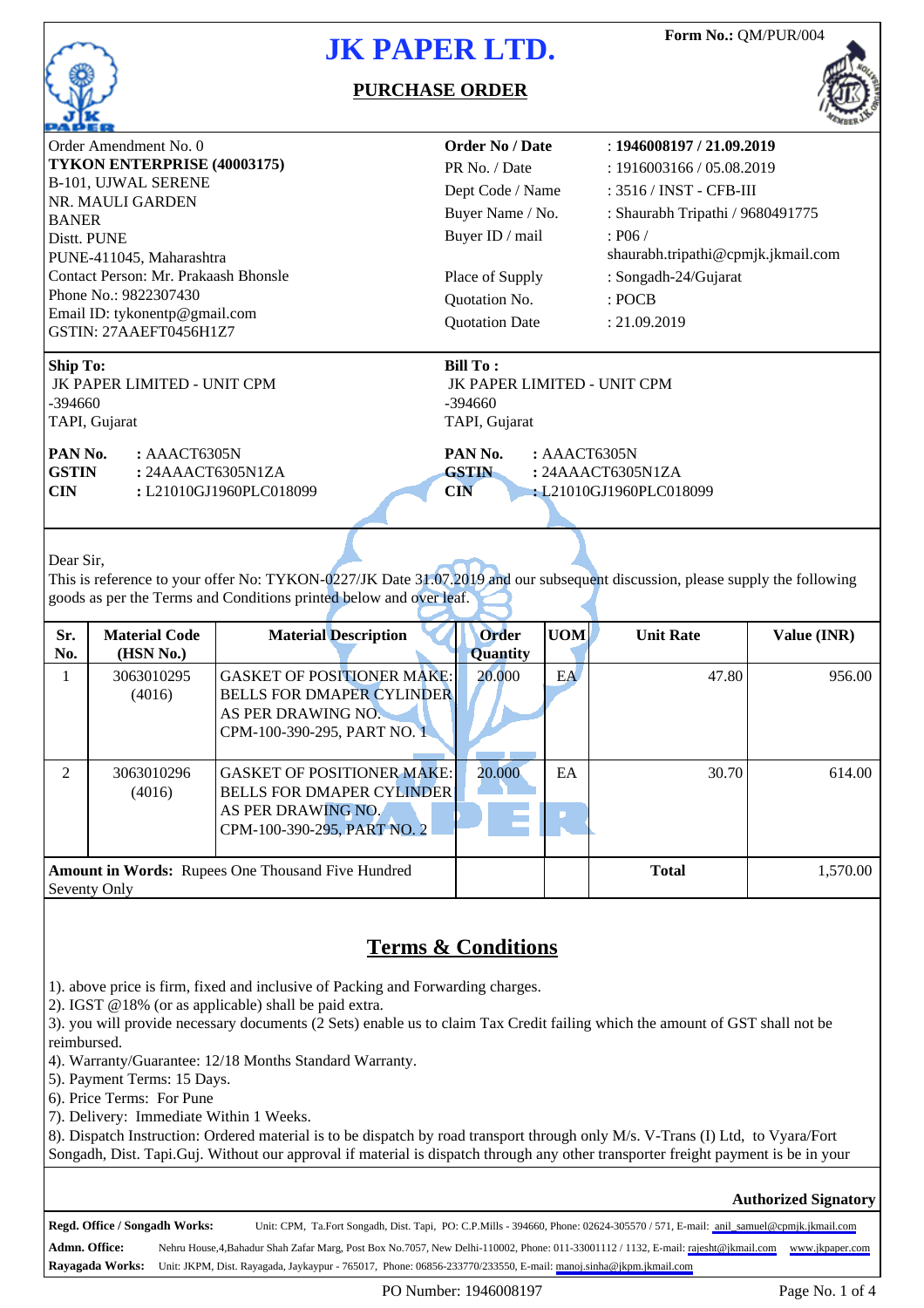

**Form No.:** QM/PUR/004

### **PURCHASE ORDER**



account.

- 9). Please attach consignee copy of LR with consignment and a Xerox copy of the same is to be sent to us by courier/mail.
- 10). Please mention our Purchase Order No. and Item Code in your each Chillan and Invoice.
- 11). Please send order acceptance through e-mail/post/fax immediately on receipt of our purchase order.
- 12). Material Test certificate to be provided along with delivery.



**Authorized Signatory**

**Regd. Office / Songadh Works:** Unit: CPM, Ta.Fort Songadh, Dist. Tapi, PO: C.P.Mills - 394660, Phone: 02624-305570 / 571, E-mail: [anil\\_samuel@cpmjk.jkmail.com]( anil_samuel@cpmjk.jkmail.com)

**Admn. Office: Rayagada Works:** Unit: JKPM, Dist. Rayagada, Jaykaypur - 765017, Phone: 06856-233770/233550, E-mail: <manoj.sinha@jkpm.jkmail.com> Nehru House,4,Bahadur Shah Zafar Marg, Post Box No.7057, New Delhi-110002, Phone: 011-33001112 / 1132, E-mail:<rajesht@jkmail.com><www.jkpaper.com>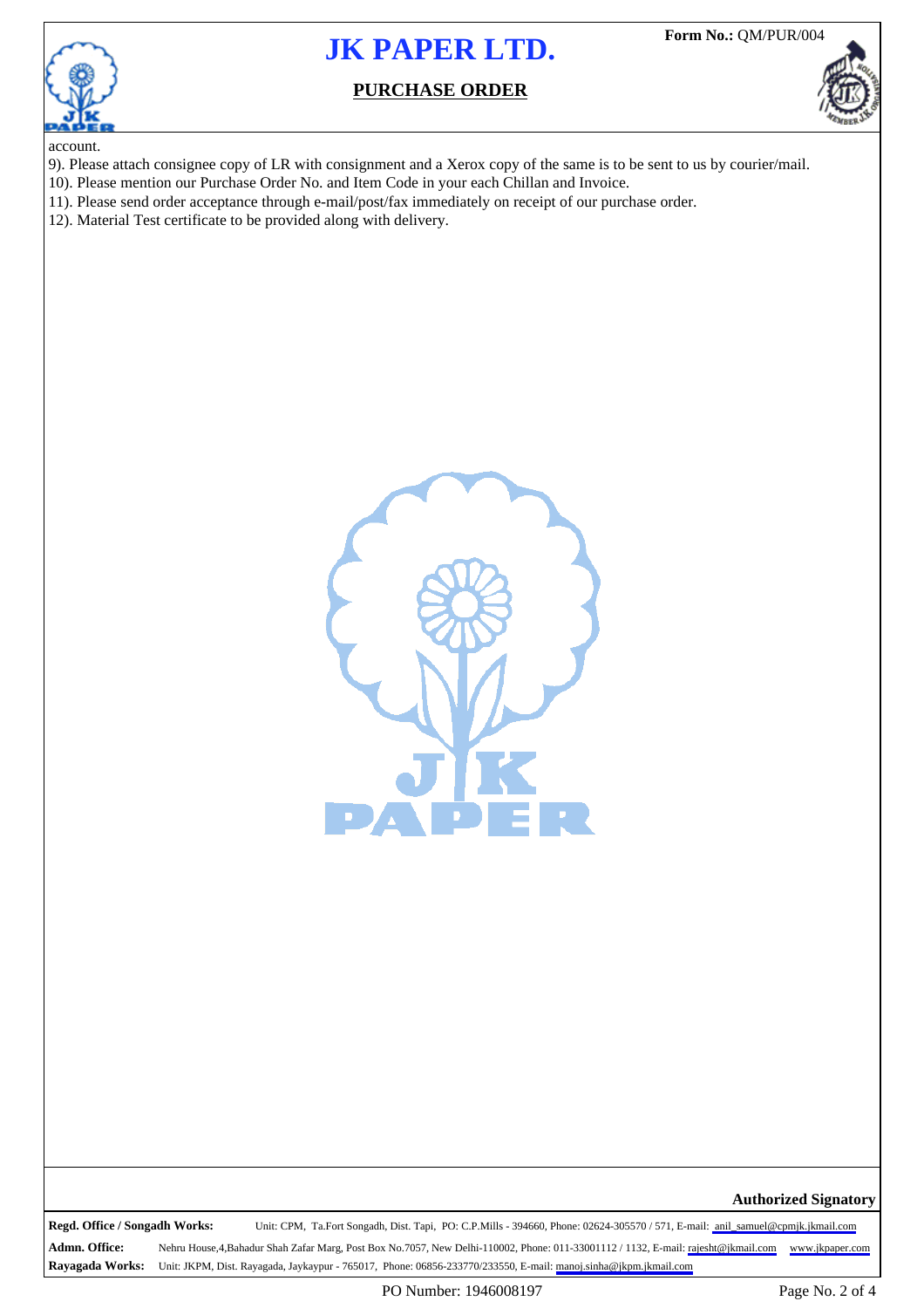

### **PURCHASE ORDER**



#### **STANDARD TERMS AND CONDITIONS**

Following terms and conditions will form part of this order and shall be deemed to have been mutually agreed by the both the contract unless the same is varied by mutual agreement in writing.

- 1 Please ensure to comply with requirement of Goods and Service Tax (GST) Law specifically with respect to the Input Credit Rules. In case if ITC is denied by Govt. or any mismatch if found, we will hold/deduct appropriate amount from your invoice.
- 2 This order will remain valid for One month beyond the delivery date after which delivery will be accepted only on prior approval by us.
- On receipt material/s, inspection will be done at our engineer/nominated agency and if found exactly as per our order specifications, material will be accepted and our payment liability will be confirmed for accepted quantity only which is delivered in absolutely sound condition as per the terms of this order. Payment will be made only after receipt and acceptance of the material at our site unless otherwise mentioned specially.
- 4 Please mentioned the shelf life of the chemical at the time of dispatch you must ensure min. 80% of the total life at our end otherwise it will be rejected and returned to you at your cost.
- 5 Warranty/Guarantee: The seller hereby agree that all goods supplied under this order shall be of highest grade free of all defects and of the best materials, quality, manufacture and workmanship throughout and consistent with the established and generally accepted standards for materials of the type ordered and in full conformity with contract/order specifications. The supplier also guarantees that goods would continue to confirm to description and quality as aforesaid, for a period of 18 months after their their delivery or 12 months from the date of placement in service whichever shall be sooner and this warranty shall survive notwithstanding the fact in at goods may have been inspected, accepted and payment therefor made by the purchaser. If during the aforesaid period, the goods be discovered not to confirm to the description and quality aforesaid or have deteriorated, otherwise that by fair wear and tear the decision of the purchaser in that behalf being final and conclusive that the purchaser willentitled to reject the said goods. The seller shall, if required, replace the goods or such portion there of as have been rejected by the purchaser, free of cost or at the option of purchaser, the seller shall pay the purchaser, the value thereof at the contract/order price and such other expenditure and damage as may arise by reason of the breach of the conditions.
- 6 In all communications Invoice, Packing Lists and delivery challans relating to the order, the purchase order no. assigned herein and date must be invariably mentioned.
- 7 Unless otherwise specified, this order is subject to execution within 7 days.
- 8 In case of instructions for dispatch of goods by good train the same will be required to be dispatched by the shortest route.
- 9 The goods will be insured against transit risk by the suppliers only against specific instructions existing is the order. In absence of such instructions the same will be insured by us. In case of order placed for supply on the basis F.O.R. destination, transit risk will be entirely that of suppliers and it will be in their interest to cover the goods with insurance regardless of the fact that there may not be any such instructions in order.
- 10 No alternations in quality or quantity of goods ordered or in your mode of dispatch or in period of executions will be allowed without our prior permission in writing.
- 11 All goods must be booked as per instructions stated herein, in case the goods are wrongly booked, the suppliers will be liable for extra freight, transshipment charges, demurrage, wharfage and other losses, expenses and damages caused to us inconsequence thereof.
- 12 Invoice, packing list or delivery challans must always be sent with railway/transporters receipt without which delivery of goods will not be taken, Any demurrage/wharfage and other charges so incurred on this accounts will be at supplier#s account.
- 13 The goods supplied in contravention of the specification, terms and conditions and instructions contained herein or otherwise agreed to shall be stored at supplier#s cost, risk and expenses and will be subject to rental such may be fixed by us until thesame are collected by him/them. The suppliers will arrange to removal such goods within 15 days of intimated to him that the goods are not according to the specification and instruction and till such goods shall be at entire risk and cost of the suppliersand dispose off the goods at the risk of the suppliers if the same are not lifted within 30 days of the first intimation of rejection.
- 14 Any dispute relating to this order, shall be deemed to have arisen in Jaykaypur/CPM Songarh and will be subject to adjudications by Court#s having Jurisdiction over Jaykaypur-765017,Rayagada, Odisha/Central Pulp Mill Fort Songarh-394660,Tapi, Gujrat
- 15 All tools, blue prints, design, prototype samples, pictorial representations etc. given by us and or prepared under our instructions, shall be our property and the same shall not be used by suppliers for any purpose other than manufacture of goods for usor such other purpose as we may specify. Such samples, drawings pictorial representations shall not be divulged or shown to any party or reproduced by any method.The suppliers shall keep all such material in safe custody and shall be responsible for it#sloss, damages or misuse. suppliers shall keep all such material in safe custody and shall be responsible for it#s loss, damages or misuse. Wherever order are placed for supply in accordance with samples and or drawings, supplied by us, the materials should be strictly in accordance with samples and drawing or otherwise same will be liable for rejection. The samples and or drawing must be returned with the supplies
- 16 Material supplied as per the terms of this order which requires the manufacturing/assembly/process to be carried out as per drawing, it shall be approved from our engineers before final manufacturing /assembly. Any bought outs sub-assembly/components used to manufacture the ordered items/assembly; all such items should be approved by us prior to execution of order. Supplier will provide the drawings/manuals/ design/specifications/QAP before supply of material.
- 17 Any withdrawal of the quotations after it is accepted or failure to execute the order within the specified time or in observance of the term and condition will entitle us to treat the order as cancelled and effect purchase or the similar materials or other substitutes from open market at suppliers risk and expenses. This will also entitle us to recover all losses direct or indirect that we may sustain in addition to levy of penalty to the extent of 5% of the value or the order as and by way of liquidateddamages. In such an event we shall have the option to delete the suppliers name from the list of our approved suppliers.
- 18 The order is not allowed to be sublet without our express and prior permission.

#### **Authorized Signatory**

**Regd. Office / Songadh Works:** Unit: CPM, Ta.Fort Songadh, Dist. Tapi, PO: C.P.Mills - 394660, Phone: 02624-305570 / 571, E-mail: [anil\\_samuel@cpmjk.jkmail.com]( anil_samuel@cpmjk.jkmail.com)

**Admn. Office: Rayagada Works:** Nehru House,4,Bahadur Shah Zafar Marg, Post Box No.7057, New Delhi-110002, Phone: 011-33001112 / 1132, E-mail:<rajesht@jkmail.com><www.jkpaper.com> Unit: JKPM, Dist. Rayagada, Jaykaypur - 765017, Phone: 06856-233770/233550, E-mail: <manoj.sinha@jkpm.jkmail.com>